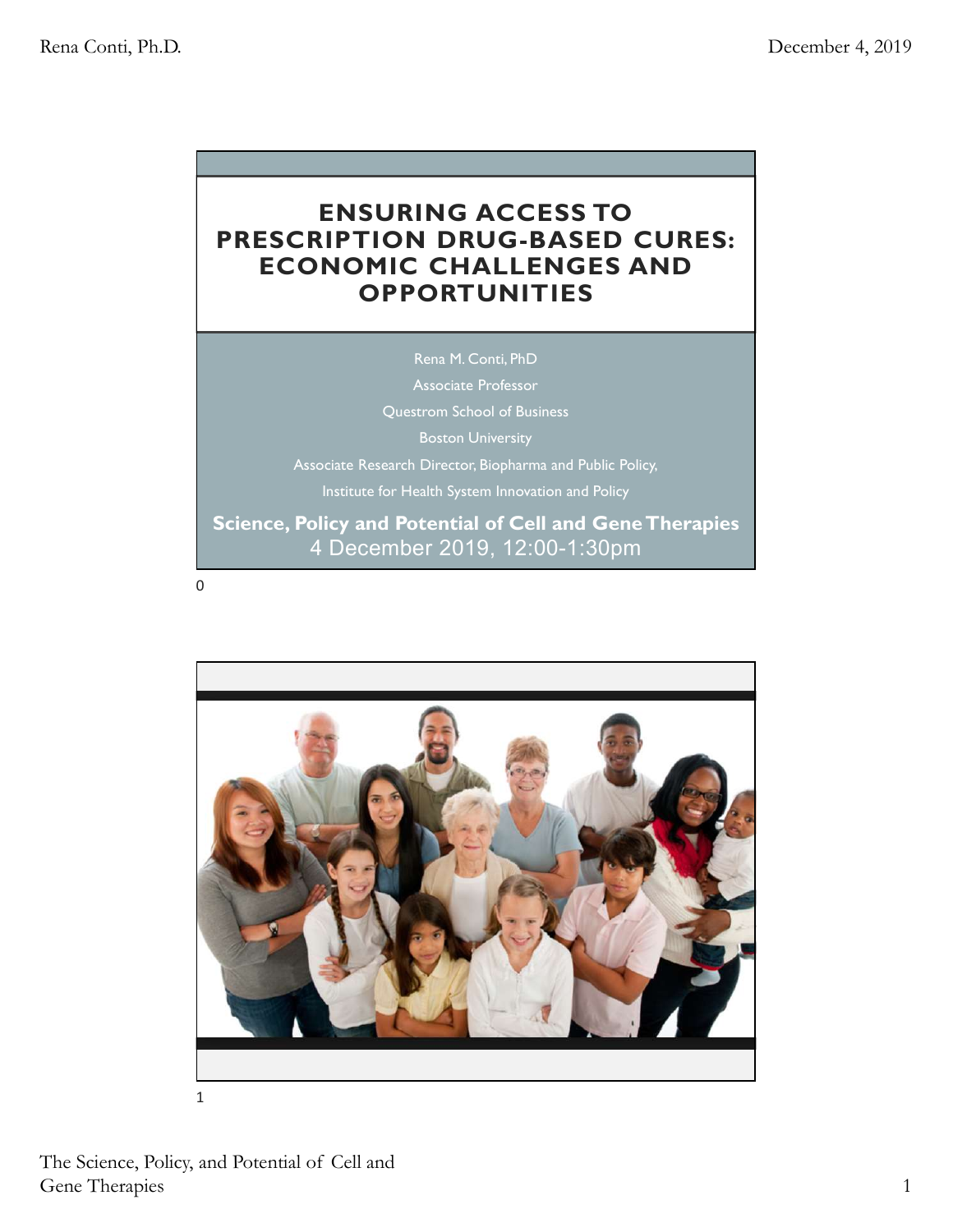



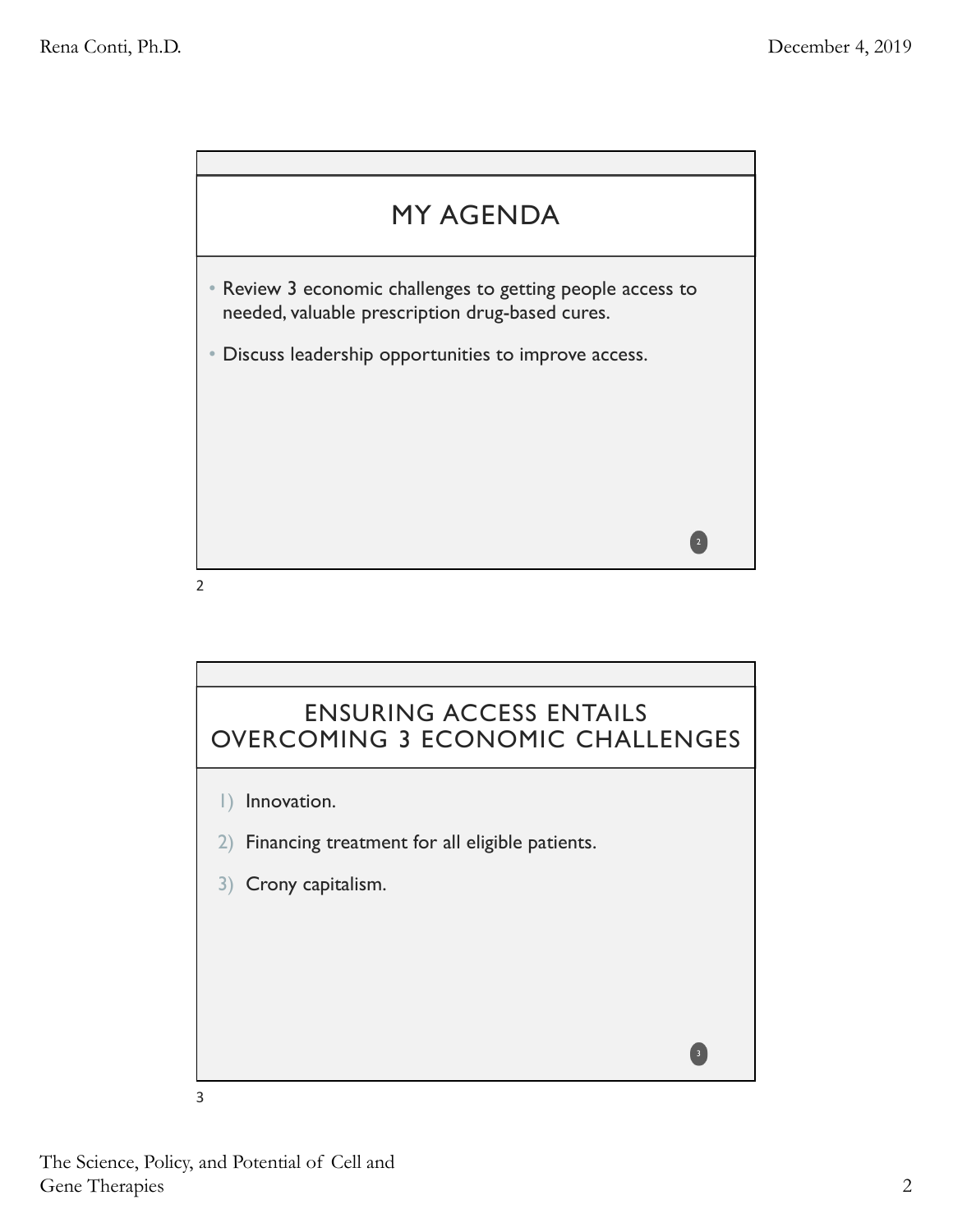

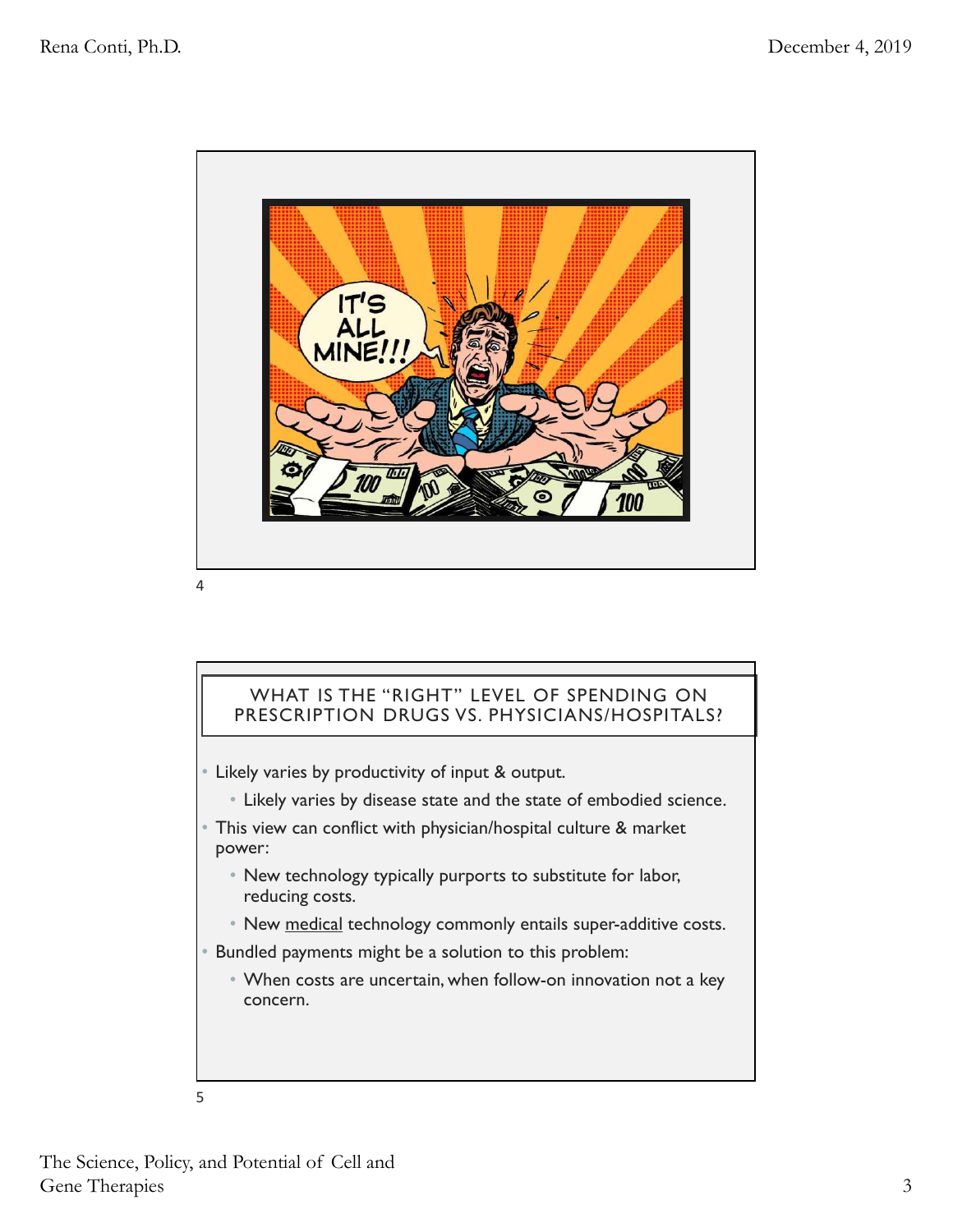## THE CHALLENGE OF FINANCING ACCESS TO **CURES**



- Very high prices (p), very large eligible patient populations (q) or both (p\*q) can create liquidity constraints for individual patients, for payers. • E.g. DAAs in Hep C cure.6
- May be related to a mismatch in timing between treatment costs and benefits.
	-

6

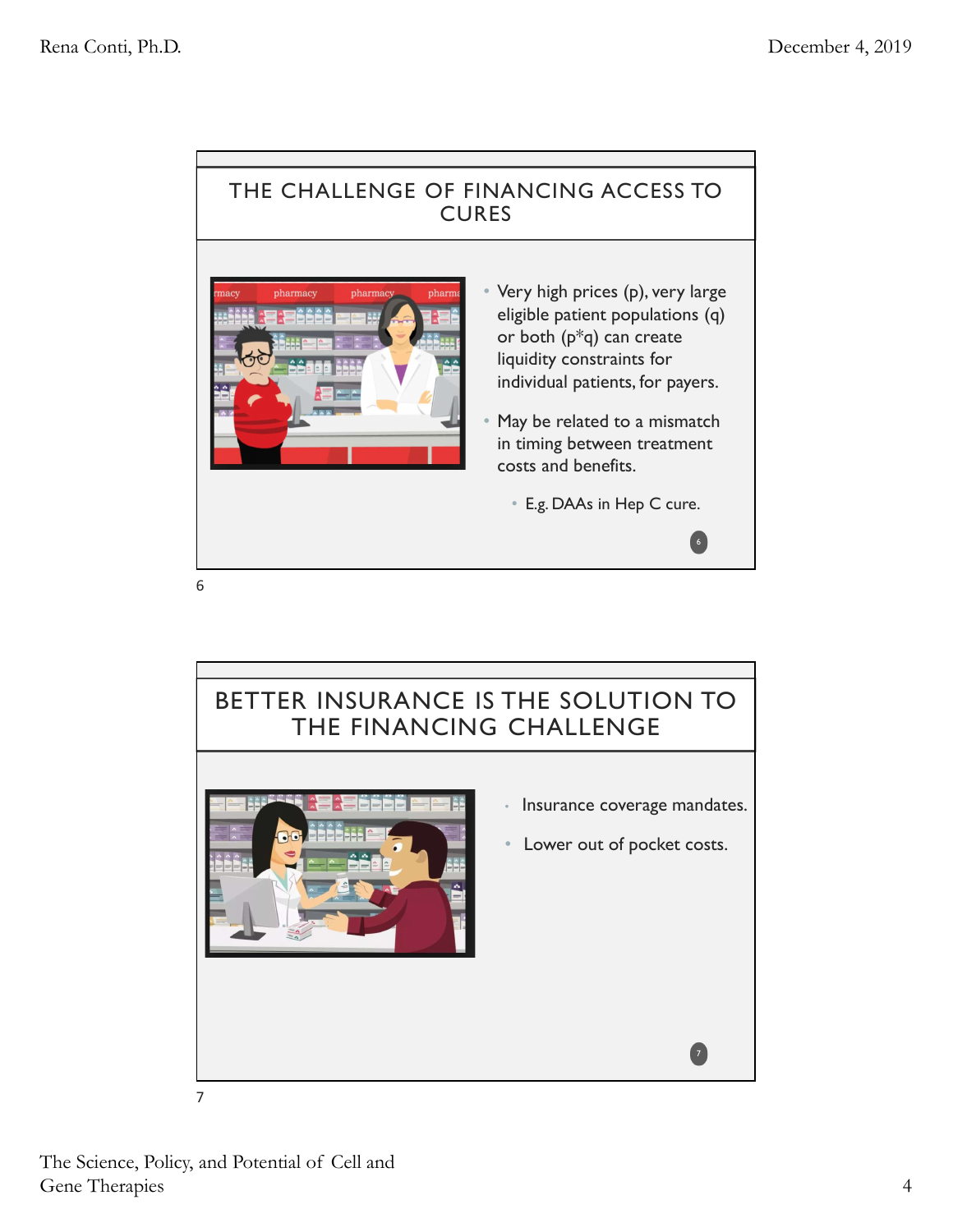